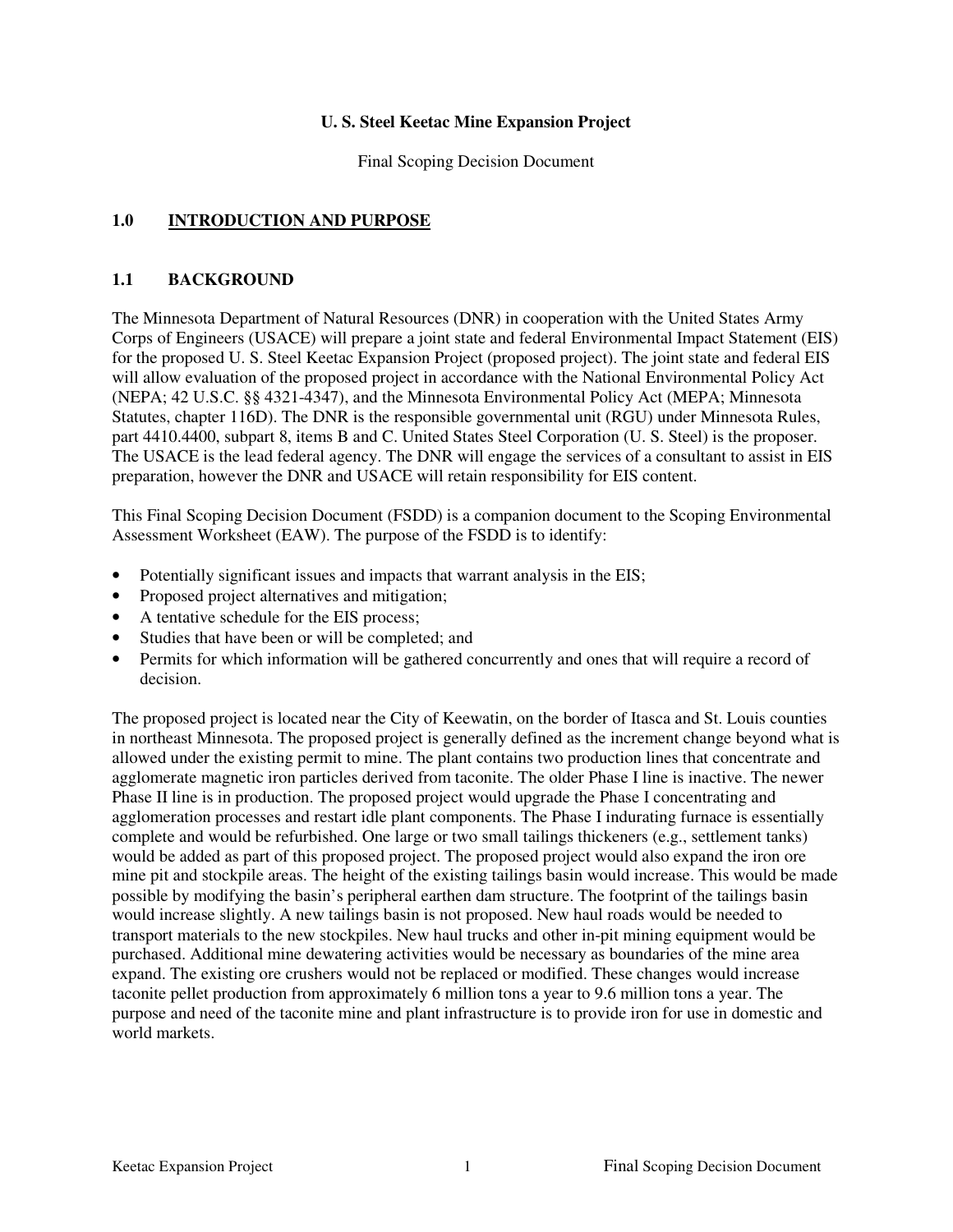### **1.2 SELECTION OF APPROPRIATE ENVIRONMENTAL REVIEW DOCUMENT**

The EIS for this proposed project is discretionary pursuant to Minnesota Rules, part 4410.2000, subpart 3. The rule states that an EIS may be pursued when the RGU and the proposer of the proposed project agree that an EIS should be prepared. The DNR is the RGU under Minnesota Rules, part 4410.4400, subpart 8C.

The EIS will meet applicable requirements of Minnesota Rules, parts 4410.0200 to 4410.7800 (Minnesota Environmental Quality Board [EQB] Rules) that govern the Minnesota Environmental Review Program. The EQB rules require a thorough but succinct discussion of potentially significant direct or indirect, adverse, or beneficial effects generated. Data and analyses shall be commensurate with the importance of the impact and the relevance of the information to a reasoned choice among proposed project alternatives and to the consideration of the need for mitigation measures.

The USACE is serving as co-lead agency in preparation of the EIS with the DNR. The USACE received an application from U. S. Steel to discharge fill material in waters of the U. S., including wetlands, to develop the Keetac Mine Expansion Project. The USACE has determined that its action on the permit would be a major federal action that could significantly affect the quality of the human environment, requiring the preparation of a federal EIS pursuant to the National Environmental Policy Act (NEPA) (42 U.S.C. §§ 4321-4347) and its implementing regulations (40 C.F.R. parts 1500-1508).

# **1.3 PURPSOSE AND NEED OF THE PROJECT**

The purpose and need of the proposed project is to mine taconite ore from an expanded Keetac open pit mine and to refurbish and operate the currently idle Keetac Phase I taconite processing line to increase taconite pellet production.

# **2.0 PROJECT ALTERNATIVES**

According to Minnesota Rules, part 4410.2300, subpart G, the EIS shall compare the potentially significant impacts of the proposal with those of other reasonable alternatives to the proposed project. The EIS must address one or more alternatives of each of the following types of alternatives or provide a concise explanation of why no alternative of a particular type is included in the EIS: 1) alternative sites, 2) alternative technologies, 3) modified designs or layouts, 4) modified scale or magnitude, and 5) alternatives incorporating reasonable mitigation measures identified through comments received during the comment periods for EIS scoping or for the draft EIS.

Minnesota Rules part 4410.2300, subpart G directs that an alternative may be excluded from analysis in the EIS if "it would not meet the underlying need for or purpose of the project, it would likely not have any significant environmental benefit compared to the project as proposed, or another alternative, of any type, that will be analyzed in the EIS would likely have similar environmental benefits but substantially less adverse economic, employment, or sociological impacts." Selection or dismissal of alternatives will be documented in the EIS"

## **2.1 PROPOSED ALTERNATIVE**

The EIS will describe the proposed project and the potential environmental and socioeconomic effects outlined in Section 3.0.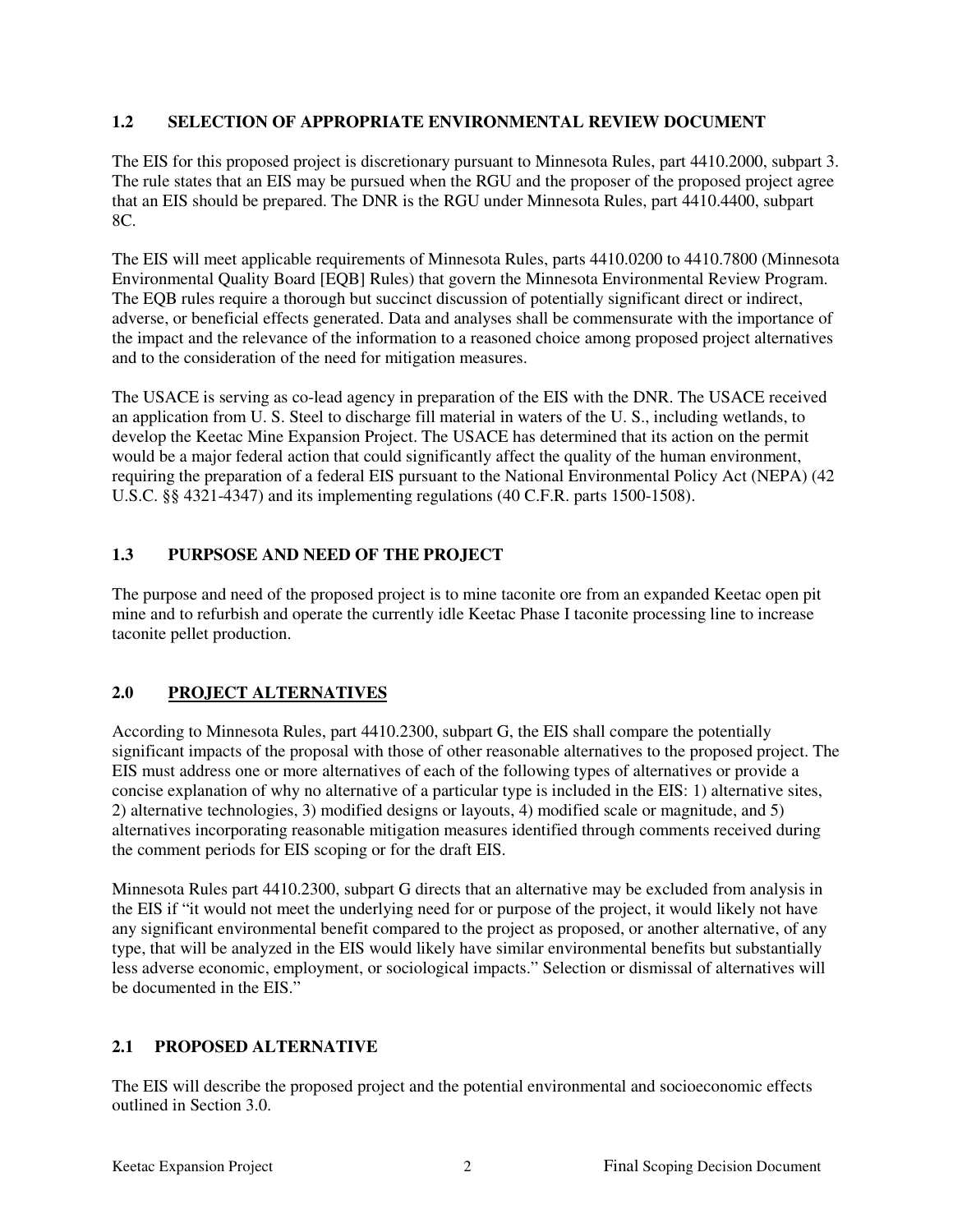# **2.2 NO ACTION ALTERNATIVE**

The EIS will describe the expected condition if the proposed project is not developed, with respect to the potential environmental and socioeconomic effects outlined in Section 3.0. The "no action" or "no build" alternative will include the operation of the previously permitted Keetac Mine activities.

## **2.3 SITE ALTERNATIVES**

The EQB rules allow the RGU to exclude alternative sites if other sites do not have any significant environmental benefit compared to the project as proposed, or if other sites do not meet the underlying need and purpose of the proposed project. The EQB's *Guide to Minnesota Environmental Review Rules* lists a number of factors for the RGU to consider when deciding whether alternative sites would meet the underlying need for or purpose of the proposed project.

## **2.3.1 Mine Pit**

The DNR and USACE do not propose to evaluate alternative mine pit sites for this proposed project. An alternative mine site would not meet the underlying need or purpose of the proposed project. The mineralization of the desired elements within a geologic deposit dictates the location of the mine.

# **2.4 ALTERNATIVE TECHNOLOGIES**

### **2.4.1 Air Emissions Technologies**

## **2.4.1.1 Best Available Control Technologies (BACT)**

The EIS will evaluate air pollution control methods and/or technologies on sources of air pollutants. The evaluation will be limited to BACT where applicable. U. S. Steel will submit a BACT review as part of its air emissions permit application.

## **2.4.1.2 Mercury Emissions Controls**

The EIS will identify all sources of mercury emissions, review the mercury control technology proposed by U. S. Steel, and summarize other potential mercury control technologies including those evaluated and rejected by U. S. Steel.

#### **2.4.1.3 Greenhouse Gas (GHG) Emissions**

The EIS will compare GHG emissions from several project alternatives and discuss the conclusions from this analysis.

## **2.5 MODIFIED DESIGNS OR LAYOUTS**

#### **2.5.1 Plant and Pit Location on Site**

The DNR and USACE do not propose to evaluate alternative mine plant sites for this proposed project. An alternative processing plant site would not have significant environmental benefit over the proposed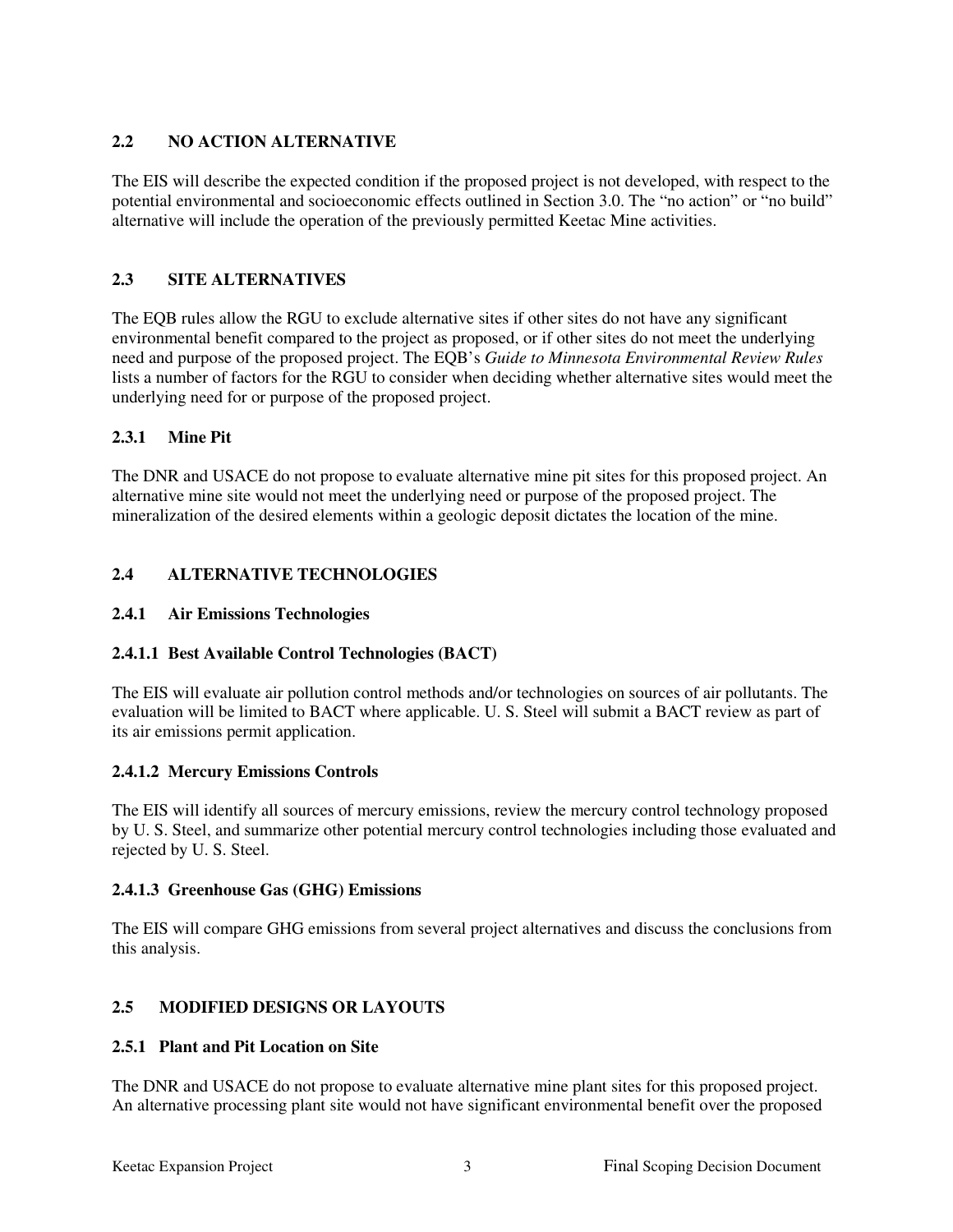project. The new processing line would be located on the existing Phase I plant footprint. A new plant location would alter land cover types and terrestrial habitats. Moreover, it would not meet the underlying need and purpose of the proposed project that includes re-using existing mining plant infrastructure that is currently positioned for use on the proposed project site.

### **2.5.2 Tailings Thickener Location**

The DNR and USACE do not propose to evaluate tailings thickener(s) sites for this proposed project. An alternative tailings thickener(s) site would not have significant environmental benefit over the proposed site because the proposed tailings thickener(s) is adjacent to the existing plant on previously disturbed ground. No other sites have significant environmental benefit over the proposed site.

### **2.5.3 Tailings Basin Location**

The DNR and USACE do not propose to evaluate alternative tailings basin sites for this proposed project. The proposed project intends to essentially maintain the existing area of the tailings basin and build the basin vertically as tailings are produced. A taller tailings basin may generate more fugitive dust, without mitigation, because of a greater exposure to wind. A taller basin may also increase erosion without mitigation. However, these possible adverse effects are offset by the land disturbance a new tailings basin would create. A new tailings basin location would therefore have no environmental benefit compared to the existing basin.

## **2.5.4 Stockpile Location and Design**

Positioning of stockpiles is crucial to minimizing impacts to wetlands and potentially other natural resources. The EIS will evaluate the potential environmental effects of the proposed stockpile locations as well as alternative stockpile locations. In addition, the EIS will evaluate in-pit stockpile opportunities; inpit stockpiles can help create future shallow-water habitat when pits are abandoned and reclaimed. This stockpile location evaluation will consider not only potential wetland impacts, but also air emissions from haul trucks and wind erosion, haul road location, lease fee-holder requirements, in-pit stockpile opportunities, and other operational and environmental issues.

#### **2.5.5 Haul Roads**

The EIS will not evaluate new haul roads locations. Haul road location and length are primarily dependent on stockpile areas. Therefore haul roads will be evaluated within the stockpile location alternative with wetlands and other factors. Potential air quality impacts and impacts to wetland or other natural features will be evaluated in other areas of the EIS.

#### **2.5.6 Trails**

The proposed project will likely affect snowmobile trails. If adverse impacts to trails are identified, new trail locations will be included and evaluated in the EIS.

## **2.6 MODIFIED SCALE OR MAGNITUDE**

The DNR and USACE do not propose to evaluate proposed project scale or magnitude alternatives. The infrastructure requirements to mine and process the ore are such that alternative scale or magnitude changes would not meet the underlying need for or purpose of the proposed project.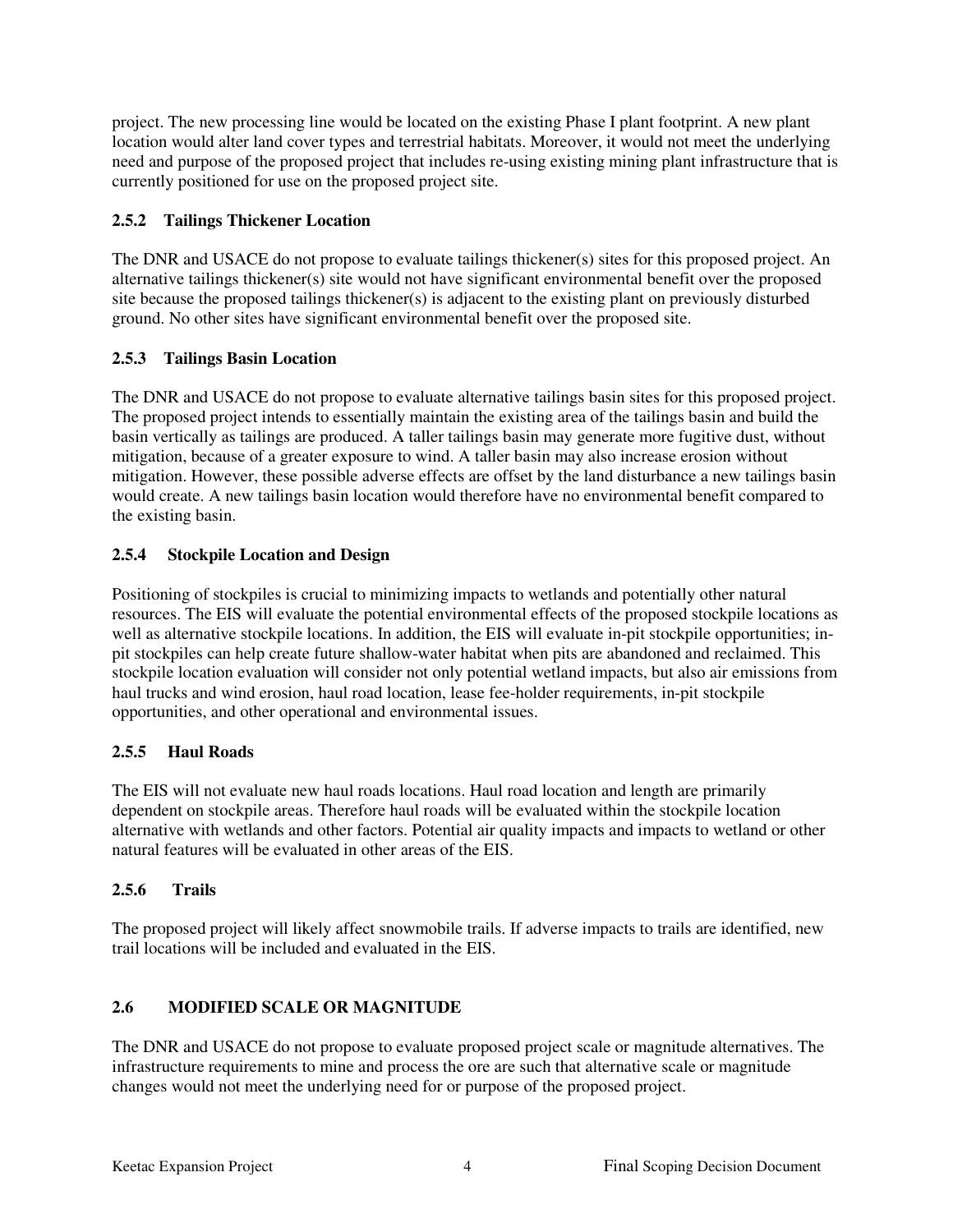#### **2.7 INCORPORATING REASONABLE MITIGATION MEASURE IDENTIFIED THROUGH PUBLIC COMMENTS**

The EIS will consider all mitigation measures suggested through public comment. Those mitigation measures that were identified, but not carried forward for analysis, will be discussed briefly as well as the reasons for their exclusion.

# **3.0 EIS ISSUES**

The purpose of scoping is "to streamline the [EIS] document, to identify only potentially significant and relevant issues and to define alternatives," (EQB *Guide to Minnesota Environmental Review Rules*, page 10). Issues have been identified and described in the Scoping EAW and are categorized below by significance and amount of additional analysis required in the EIS. Mitigation measures that could reasonably be applied to eliminate or minimize adverse environmental effects will be identified in the EIS in both the section describing environmental effects and in a separate chapter for permitting reference.

# **3.1 TOPIC HAS BEEN ADEQUATELY ANALYZED IN THE SCOPING EAW**

Several topics are not relevant or so minor that they will not be addressed in the EIS. They are listed below. The relevant Scoping EAW item number is provided in parentheses after each topic. The Scoping EAW will be appended to the EIS for reference.

- Water surface use (Item 15)
- Vehicle-Related Air Emissions (Item 22)
- Compatibility with Plans and Land Use Regulations (Item 27)

### **3.2 SIGNIFICANT IMPACTS ARE NOT EXPECTED, BUT ADDITIONAL INFORMATION WILL BE PROVIDED IN THE EIS**

## **3.2.1 Project Description (Item 6)**

The EIS will include a complete project description, including the timing of all phases of construction and operation. The status of all project-related mineral rights will be presented in the EIS. The EIS will show the location of permitted and proposed mine pit, stockpile, plant and tailings basin locations. A crosssection of the final tailings basin configuration will also be shown.

## **3.2.2 Project Magnitude Data (Item 7)**

The EIS will provide updated calculations of project magnitude data that are available as project-related designs are further developed.

## **3.2.3 Permits and Approvals (Item 8)**

The EIS will identify project-related permits and approvals (see section 7.0).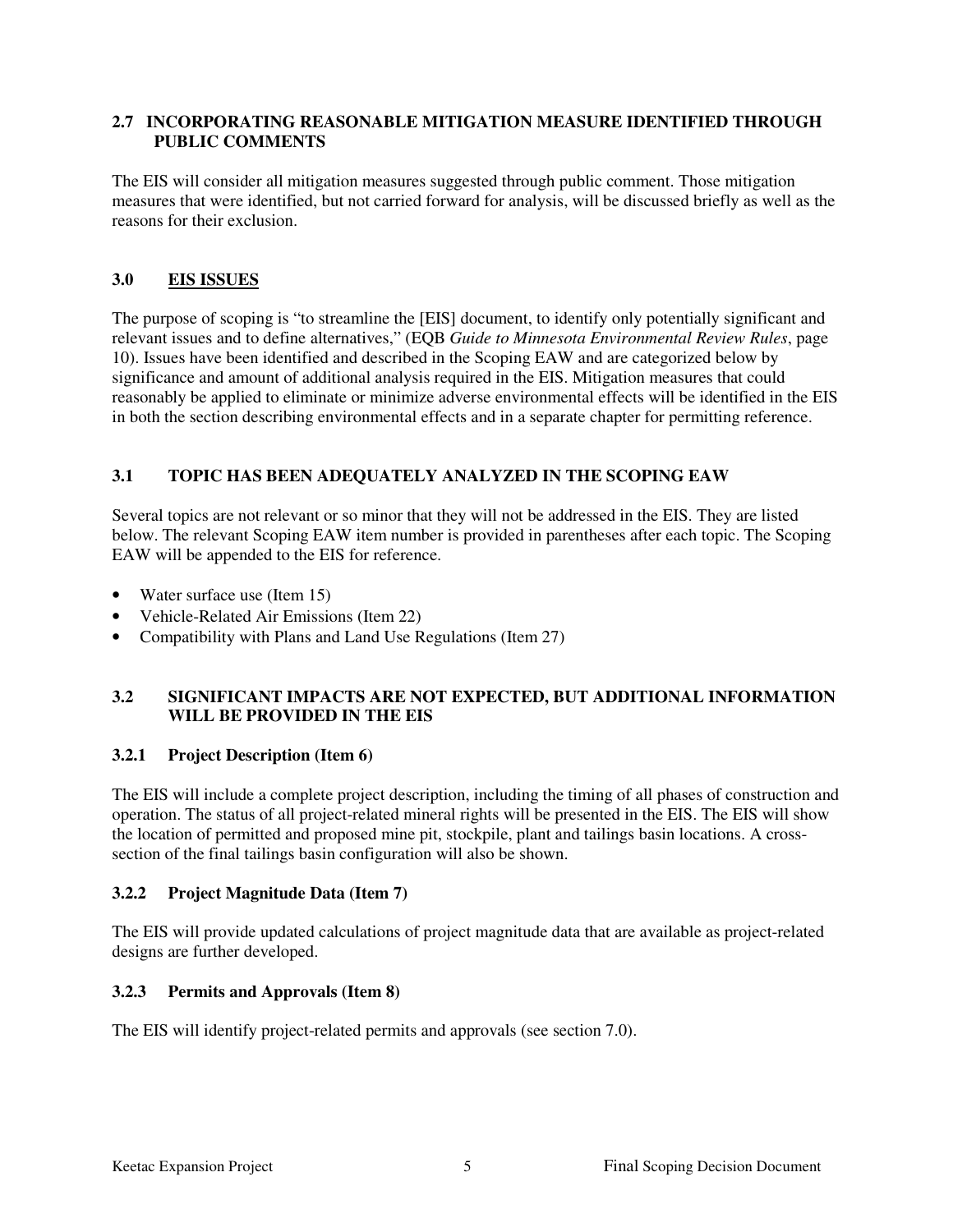### **3.2.4 Land Use (Item 9)**

The EIS will discuss potential land use conflicts with nearby residences and waterbodies. The EIS will include a map of nearby potential environmental hazards and discuss their proximity to and potential impacts from the proposed project. Potential land use conflicts will be addressed with respect to other environmental considerations of the proposed project, including physical alteration of water resources, noise blasting impacts, new haul roads and automobile traffic.

### **3.2.5 Cover Types (Item 10)**

## **3.2.5.1 Project-Specific Analysis**

Specific mining and plant site details will be addressed in the EIS. The EIS will include updated cover type information, "before and after" cover type maps, and will describe the conversion of existing land cover types that will result from project implementation and reclamation.

### **3.2.5.2 Cumulative Effects Analysis: Biomass**

The EIS will define a procurement area and evaluate the viability of using woody biomass as a fuel at the Keetac facility. Studies and monitoring data will be reviewed.

A screening-level analysis will be done to determine those resources that should be considered in the cumulative effects analysis. It will consider the environmental attributes of the procurement area, monitoring data, studies, land ownership, and the market analysis. Where potentially adverse environmental effects are identified, these resources will be included in a cumulative effects analysis.

The cumulative effects analysis will include existing, proposed and reasonably foreseeable future woody biomass projects that currently use or intend to use woody biomass from the procurement area. This includes the U. S. Steel Minntac facility. The UPM/Blandin Paper Mill Thunderhawk Project EIS may provide a template for the resources analysis.

## **3.2.6 Water-related land use management district (Item 14)**

The proposed project's relationship to water-related land use management districts will be discussed briefly in the EIS. Each municipality's shoreland zoning ordinance will be reviewed and compared to the project's proposed land use within the shoreland zone.

#### **3.2.7 Erosion and Sedimentation (Item 16)**

U. S. Steel will prepare a detailed facility water balance that will be used to evaluate Keetac's potential need to discharge additional water from the facility. If necessary, the EIS may address runoff to downstream sensitive areas as part of the larger issue of surface water runoff and overall water quality impacts of the project. Mitigation measures for adverse impacts will be described.

## **3.2.8 Water Quality: Surface Water Runoff (Item 17)**

Stormwater flow from the plant site is not expected to change as a result of the proposed project. Hydrologic studies to determine the volume of stormwater runoff from new waste rock stockpiles will be conducted prior to completion of the draft EIS.

## **3.2.9 Geologic Hazards and Soil Conditions (Item 19)**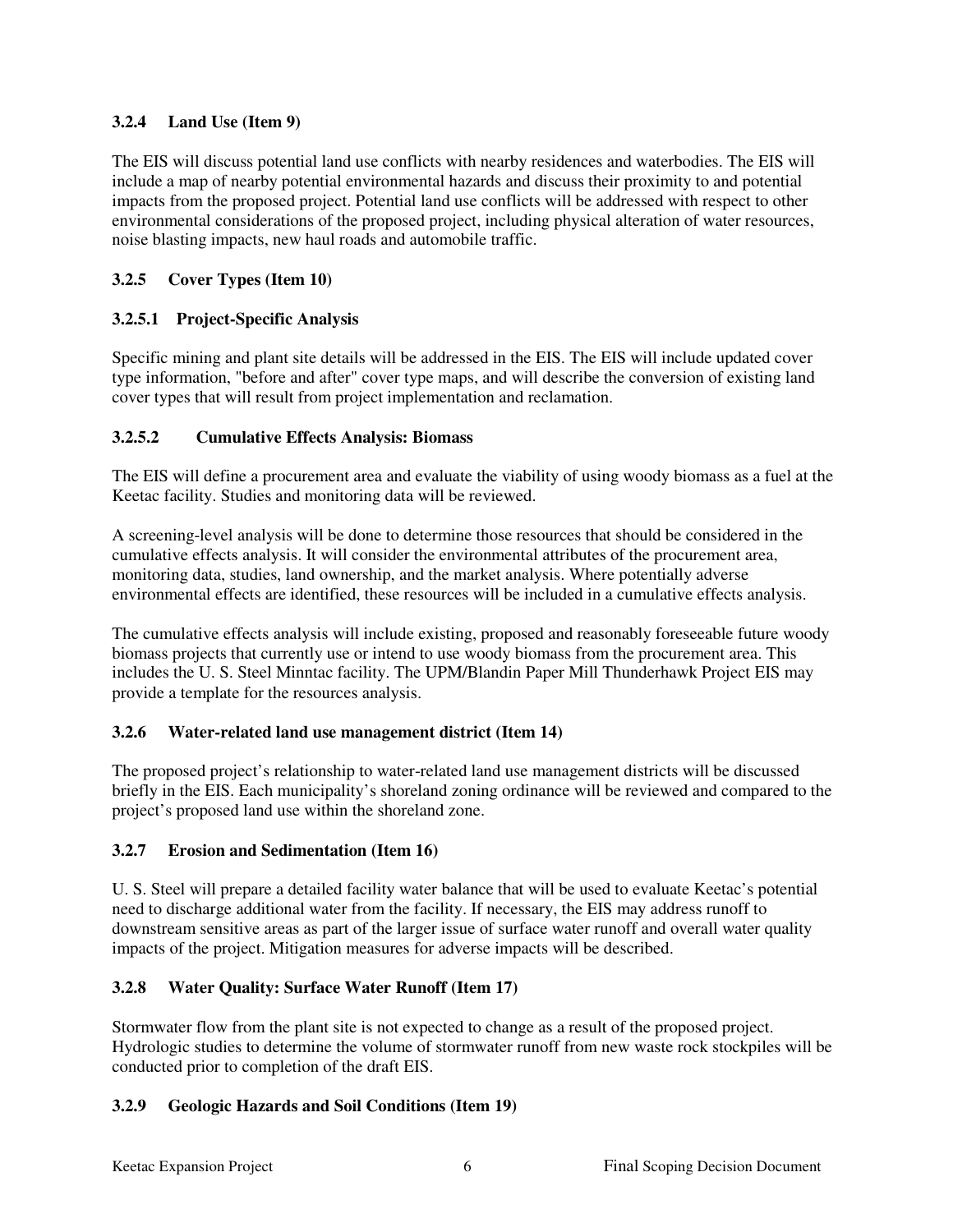The EIS will discuss the potential for groundwater contamination from process chemicals and hazardous materials used or stored at the project site and seepage from the tailings basin. Measures to prevent and contain spills from processing materials and maintenance/repair of mining equipment will be identified in the EIS.

### **3.2.10 Solid Wastes, Hazardous Wastes, Storage Tanks (Item 20)**

The EIS will characterize solid wastes, including dust emissions, and discuss the potential impacts of available disposal options. The EIS will describe liquid materials to be stored on site as well as spill prevention and containment measures. The EIS will include an inventory of tanks and major process consumables.

### **3.2.11 Traffic (Item 21)**

The EIS will analyze potential traffic pattern and congestion impacts due to employees involved in the construction and on-going operation of the proposed project. Daily and peak-hour rates will be calculated and potential intersection impacts along Trunk Highway 169 and within the City of Keewatin will be evaluated. Traffic loads from other facilities will be considered.

### **3.2.12 Odors, Noise and Dust (Item 24)**

Odor is not expected to be a significant impact. Noise production is not anticipated to be significant, but will be discussed. If adverse impacts are identified, mitigation will be discussed. Dust (particulate matter) will be generated during construction of the proposed project and plant operations. Particulate matter will be evaluated as a part of stationary air emissions (see section 3.3.6). A noise study will also be done.

## **3.2.13 Nearby Resources (Item 25)**

The EIS will include the results of a Phase I archeological survey for the area that will be coordinated with both the State Historic Preservation Office (SHPO) and the USACE. The Phase I archaeological study will address historic mine landscapes in the project vicinity. The EIS will include the review of any potential impacts on existing historical resources identified in the archival literature review completed for the Scoping EAW.

Prime farmland exists within the project area. The EIS will include a soil map of the project area and will discuss impacts to prime or unique farmlands.

The EIS will include a map of the snowmobile trails and Mesabi Trail and discuss the impacts of the proposed project on their use.

#### **3.2.14 Visual Impacts (Item 26)**

No local or immediate visual impact is anticipated to be significant; however, limited information beyond what is provided in the Scoping EAW will be used to identify potential lighting impacts. If adverse impacts are identified, mitigation will be discussed.

#### **3.2.15 Impact on Infrastructure and Public Services (Item 28)**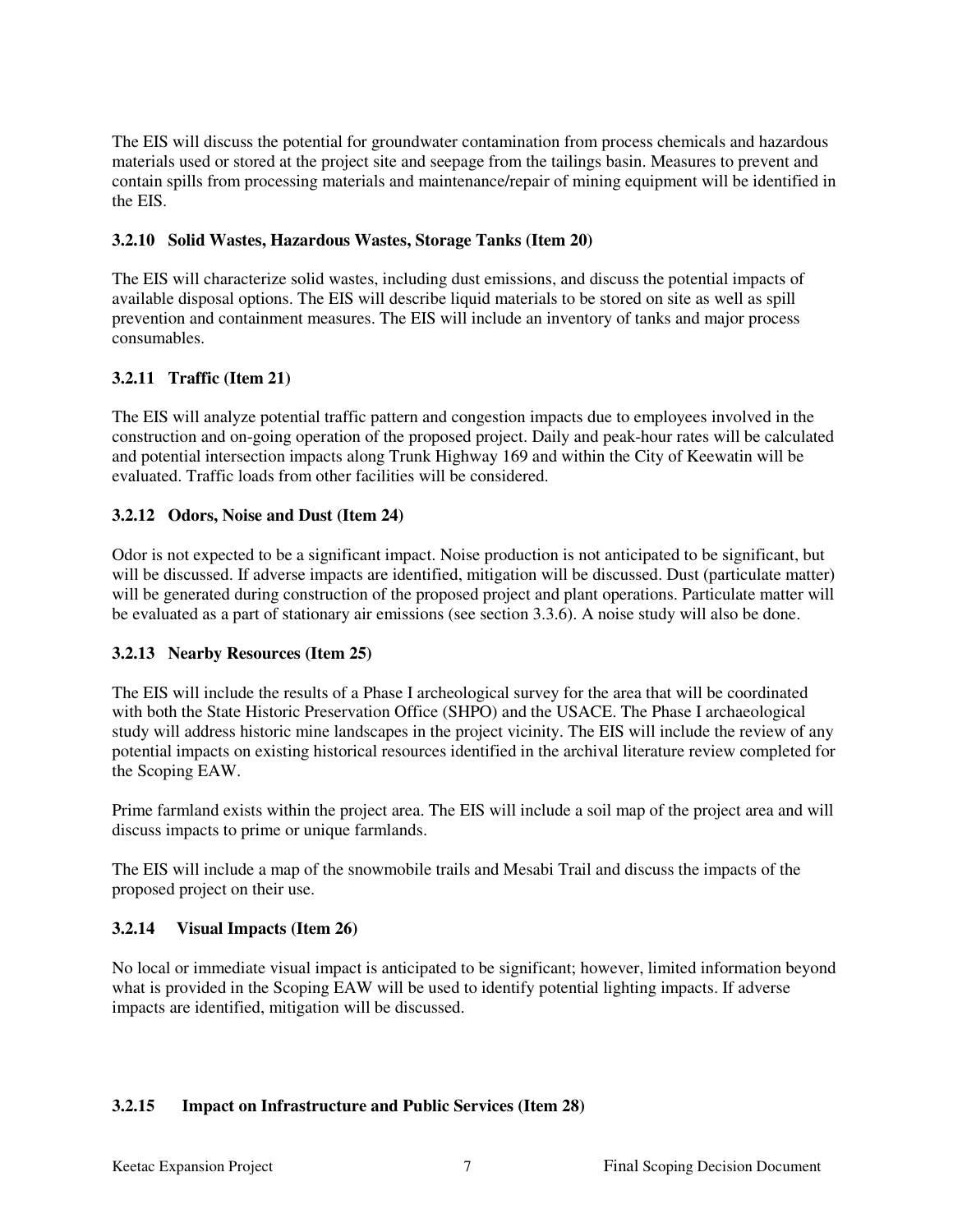The EIS will discuss the ability of the City of Nashwauk and the City of Keewatin to accommodate future infrastructure demand due to population growth, socioeconomic issues, including demographic and employment trends. The potential impact to nearby water supply systems is discussed in section 3.3.4.

### **3.2.16 Other Potential Environmental Impacts (Item 30)**

### **3.2.16.1 Mineral Fibers**

The EIS will include a summary of existing mineralogical data and studies for the west end of the Mesabi Range. Information will be sourced from Minnesota state agencies, research institutions, and U. S. Steel files. The EIS will present an analysis of the existing mineralogy and petrology data for the ore body to be mined and identify the presence/absence of amphibole minerals. In addition, samples will be obtained from U. S. Steel's ore bulk sample and analyzed to confirm the presence/absence of amphibole minerals (Method for bulk sample analysis: Environmental Protection Agency [USEPA]/600/R-93-116; Polarized Light Microscopy). Further evaluation will be required if deposits of asbestos-like or fine mineral fiber bearing materials are discovered.

## **3.2.16.2 Tribal Rights**

The EIS will discuss tribal rights within the area of the proposed project including any usufructuary rights. Fisheries, wildlife and ecologically sensitive resources will be evaluated in the context of tribal treaty-protected resources related to the 1855 and 1854 Ceded Territories.

### **3.2.16.3 Cumulative Effects: Climate Change**

Background information on climate change will be discussed. The EIS will assess project-related effects in the context of global climate change. The proxy for defining all the existing, proposed and reasonable foreseeable projects (such as is the normal practice with a cumulative effects analysis) is the existing and projected GHG level in the air worldwide and nationally. Predicted environmental effects due to climate change will be discussed at the state level. The assessment will be primarily qualitative, although some quantitative analysis will also be present. Options for GHG reductions will be considered.

## **3.3 POTENTIALLY SIGNIFICANT IMPACTS MAY RESULT**

#### **3.3.1 Fish and Wildlife (Item 11a)**

#### **3.3.1.1 Project-Specific Analysis**

The EIS will include a qualitative description of fisheries resources and angling activity in the Swan Lake, Welcome Lake, Hay Lake, and the four unnamed lakes, as well as Hay Creek and West Swan River. The EIS will discuss the potential impacts to fisheries and angling that could result from varying water levels and flows. The EIS will suggest mitigation strategies where warranted, and will describe long-term mine pit reclamation strategies to provide fisheries habitat when mining ceases.

U. S. Steel will provide a report summarizing the potential impact of the proposed project on stream geomorphology in O'Brien Creek from the Perry Pit to the O'Brien Reservoir, as well as a summary of macro invertebrate species population survey data for that area. These data will be used to establish a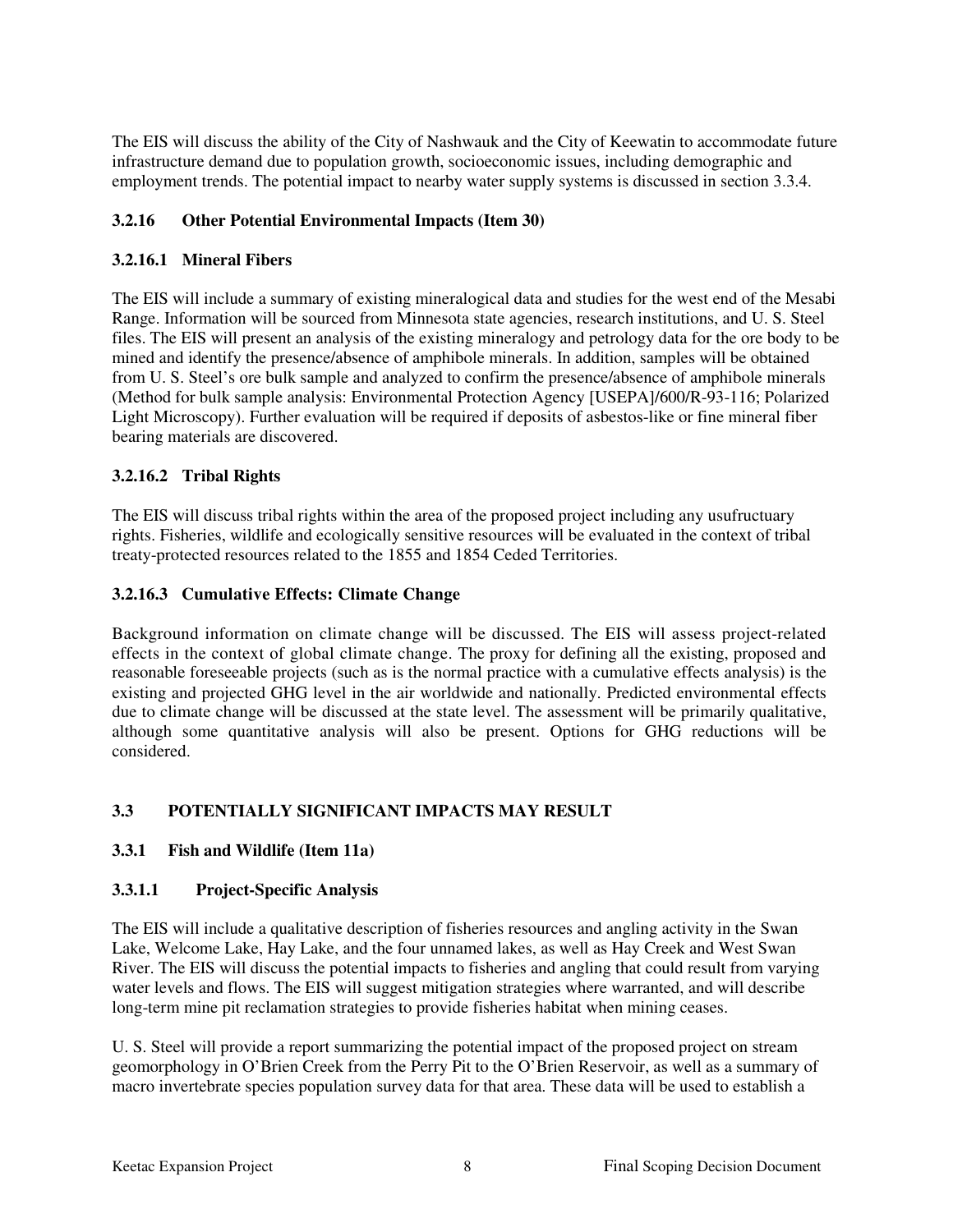baseline for evaluating future stream geomorphology impacts and macro invertebrate monitoring. Mitigation strategies will be evaluated.

A project-specific qualitative analysis will discuss any sulfate air emissions and water discharges from the Keetac plant as a result of the proposed project and any terrestrial and aquatic system changes that release mercury and/or create sulfate. The sulfate analysis will be considered with the cumulative mercury deposition analysis in section 3.3.1.2.2. It is not expected that sulfate in rivers and lakes near the proposed project would increase as a result of the proposed project.

The EIS will also discuss potential impacts to wildlife. The EIS will include a qualitative description of wildlife species present in the project area and describe potential project impacts. The EIS will discuss mitigation, as warranted, through long-term mineland reclamation strategies and preservation of available wildlife corridors within or near the mining area. U. S. Steel will provide a report on the cumulative effects of this proposed project and other nearby proposed projects on wildlife habitat loss and travel corridor obstruction (see sections 3.3.1.2.3 and 6.0). Additional mitigation will be discussed if warranted.

# **3.3.1.2 Cumulative Effects Analysis**

# **3.3.1.2.1 Aquatic Habitat and Fisheries**

Results from the proposed cumulative effects analysis on water quality and water flow changes and associated stream channel changes will be used to evaluate cumulative effects to aquatic habitat and fisheries. Any significant impacts identified in these analyses will be considered with respect to chemical or physical barriers that affect aquatic ecosystems. No additional past, present and reasonably foreseeable future actions will be included for this cumulative effects analysis besides the actions that are included in the water quality, water flow and associated stream channel change analysis. If adverse impacts would occur as a result of the project, mitigation will be discussed

## **3.3.1.2.2 Mercury Deposition and Evaluation of Bioaccumulation in Fish in Northeast Minnesota**

The goal of this analysis is to determine if the potential local deposition of mercury from the project will significantly increase mercury contamination of fish, either alone or as a result of the cumulative local deposition with other nearby, new or proposed emission sources. The completion of the analysis will fulfill the Total Maximum Daily Load (TMDL) Implementation Strategy requirement that new and expanding sources with a net increase in mercury emissions at the proposed site provide an analysis of cumulative local impacts.

This assessment will be conducted using the Minnesota Pollution Control Agency (MPCA) Mercury Risk Estimation Method (MMREM) for the Fish Consumption Pathway. MMREM is a simplified screening method to assess the effect of an emission source by calculating the potential incremental increase in mercury deposition contributed by a source above the statewide background deposition rate to a watershed from a facility's modeled average air concentrations due to local dispersion.

Sources to be included in this cumulative effects analysis include those sources with significant mercury emissions near the project area. The planned assessment will consider all existing and proposed facilities within a yet-to-be-determined radius of the proposed project. This analysis will assess potential impacts to fish and the potential risks to recreational and subsistence fishers that consume locally caught fish.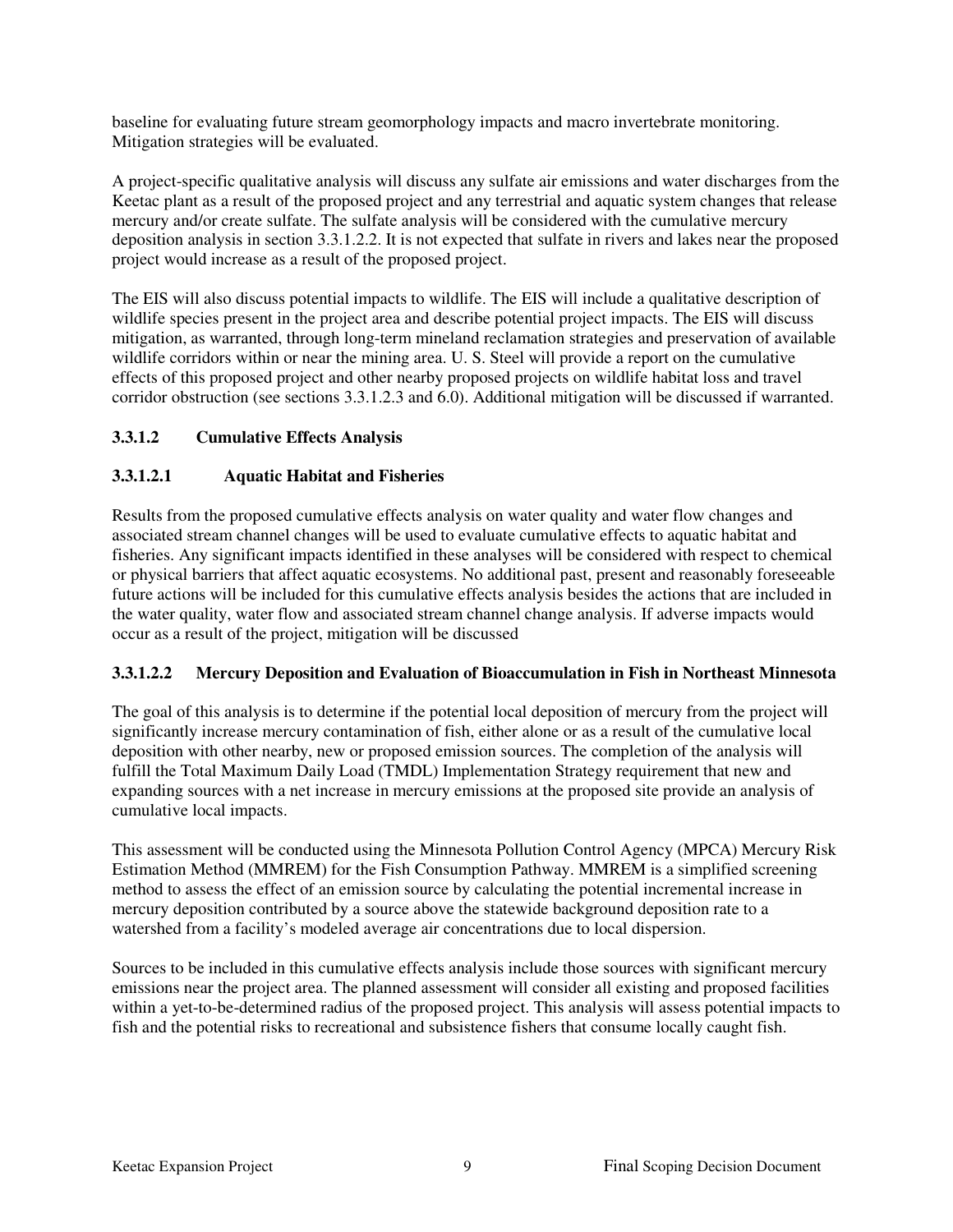## **3.3.1.2.3 Wildlife Habitat**

Wildlife and wildlife habitat at the mine site and greater surrounding area may be affected as a result of the proposed project. An appropriate scale of analysis will be identified along with a baseline time and condition. Past and current cumulative habitat loss will be assessed on the baseline condition. Landscape barriers to the movement of animals and corridors will be evaluated. Previous studies will be used to inform the discussion. If adverse impacts are identified, mitigation will be discussed. U. S. Steel will provide a report on the cumulative effects of this project and other nearby proposed projects on wildlife habitat loss and obstruction (see section 6.0). Mitigation will be discussed if warranted.

### **3.3.2 State-listed (endangered, threatened or special concern) species, rare plant communities or other sensitive ecological resources (Item 11b)**

## **3.3.2.1 Project-Specific Analysis**

The EIS will evaluate potential impacts to state and federally threatened and endangered species and state species of special concern. Existing information will be evaluated and additional information collected, if necessary, to support state and federal regulatory requirements for threatened and endangered species and species of special concern.

The EIS will include the results of the rare plant survey and database search results, describe potential impacts to listed species, and suggest mitigation if warranted. Field studies will be conducted in late 2008 to early 2009 to determine the presence of Canada lynx in the project area. The gray wolf has been relisted as a federally listed endangered species; the EIS will assess potential effects consistent with this status. Potential mitigation strategies and alternatives will be evaluated to avoid or minimize any identified impacts. U. S. Steel will provide a report on the potential impact on lynx in the project area (see section 6.0).

### **3.3.2.2 Cumulative Effects Analysis: Threatened and endangered species and species of special concern**

Potential cumulative effects to state and federal threatened and endangered species as well as species of special concern will be discussed in the EIS. Effects related to past, present, and reasonably foreseeable future actions will be evaluated through a semi-quantitative summary of the number of populations of each species that may be affected. The magnitude of those effects based on the knowledge of the species within the state will also be considered. This evaluation will include determining whether the various species are particularly vulnerable to decline. The magnitude of the effects will be evaluated within the context of the state, affected region and the DNR regulatory program. If adverse impacts are projected, mitigation will be discussed.

Relevant information for assessing cumulative effects on sensitive species will be reviewed. After this review additional work may be completed. This work could include additional lynx surveys, botanical surveys and coordination with U. S. Fish and Wildlife to determine needs for gray wolf compliance. Losses from other proposed projects with the potential to affect the species of interest will also be included in the analysis if information is available. In addition to providing a report on the potential impact on lynx in the project area (see section 6.0), U. S. Steel will provide a report summarizing the currently known threatened and endangered plant species in the project area as well as the results of a recent detailed survey completed in the project area.

The Natural Heritage database will be reviewed as well as the U. S. Steel survey results and report. Potential impacts will be evaluated and summarized. Mitigation will be discussed if warranted.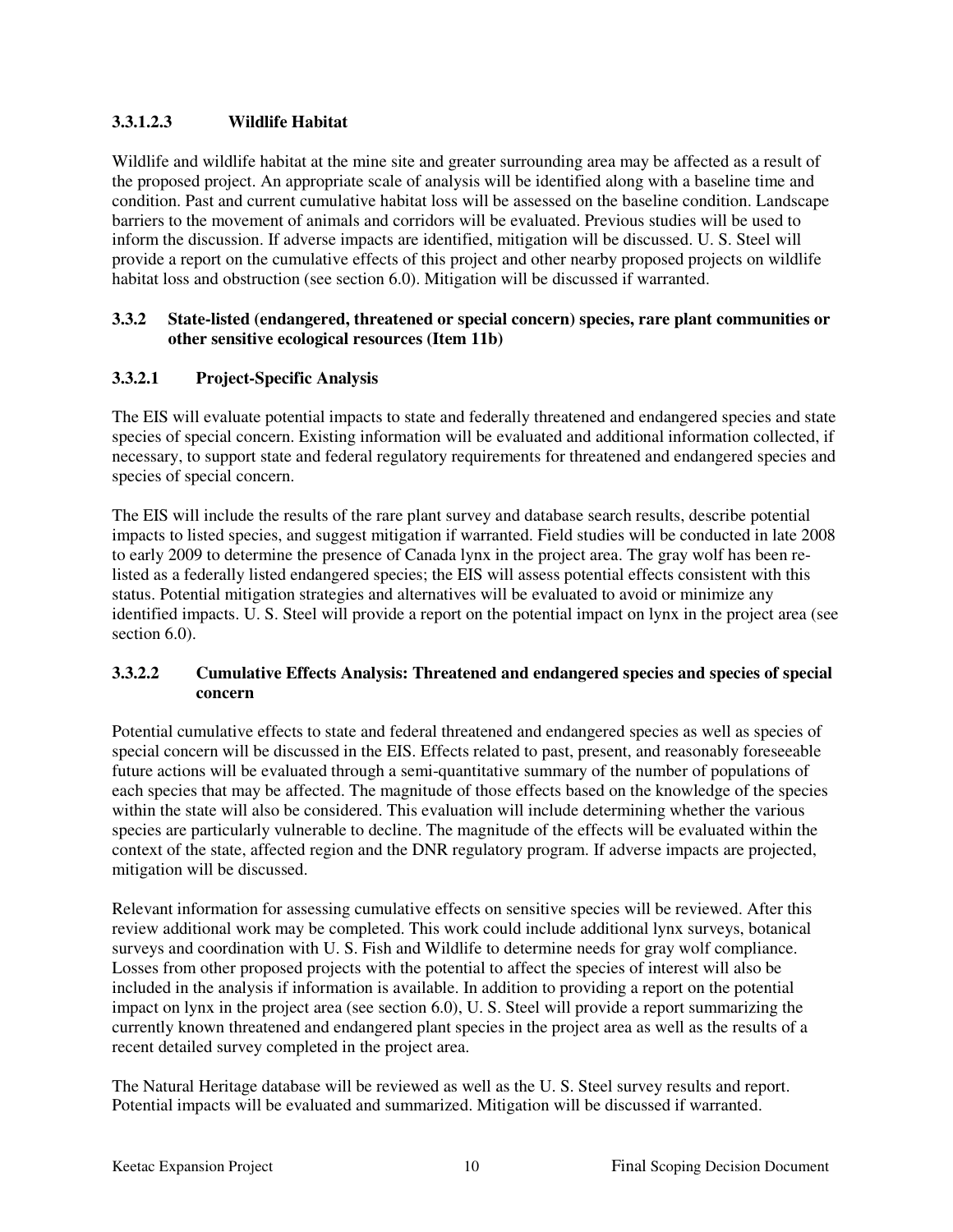## **3.3.3 Physical impacts on water resources (Item 12)**

## **3.3.3.1 Project Related Analysis**

The proposed project has the potential to significantly affect surface and groundwater resources in the project area both during and after mining. A detailed project water balance and watershed yield will be conducted to help quantify impacts on stream flow and lake water levels during mining operations and after mine closure. The EIS will include a major discussion of this topic including:

- Impacts to lakes, rivers, other open water and wetlands; and
- Dam safety issues.

U. S. Steel will complete a Level 1 Rosgen analysis of stream geomorphology for O'Brien Creek between the Perry Pit and O'Brien Reservoir to identify any potential stream reaches that may be sensitive to changes in stream flow. This information will be compared with the stream flow change information (described in Item 13) to identify any stream reaches that require further evaluation for impacts. If this further evaluation identifies any significant adverse impacts due to changes in water flow, monitoring and mitigation will be developed. Macro invertebrates will also be surveyed on O'Brien Creek and a macro invertebrate monitoring program discussed.

Wetland delineations, mitigation sites, and feasibility of wetland mitigation will be evaluated in the EIS. The potential for indirect wetland impacts due to the project will also be evaluated in the EIS. These studies will include a discussion of wetland function and values.

The EIS will suggest monitoring and mitigation where necessary to better define potential impacts and avoid or minimize known impacts. The EIS will also describe the rationale for inclusion/exclusion of waterbodies in the analysis.

# **3.3.3.2 Cumulative Effects Analysis**

## **3.3.3.2.1 Stream flow and Lake Level Changes**

A quantitative assessment of cumulative effects due to changes in flow will be performed for the upper Swan River and Swan Lake. Possible impacts will be determined using a computer model. This computer model would evaluate changes to the long-term flow regime of waterbodies. This model would incorporate land use and land cover information generated from other analyses within the EIS. Past and present actions will also be considered. The EIS will also describe the rationale for inclusion/exclusion of waterbodies in the analysis.

## **3.3.3.2.2 Inter-basin Transfer of Water**

The EIS will discuss the potential for an inter-basin transfer of water between the Lake Superior and Mississippi River watersheds. The footprint of current and future mining pits associated with the Keewatin Taconite and Hibbing Taconite operations will be evaluated to identify key future pit water runouts. Runouts are those locations within a mine pit where water will overflow its rim, once the postmining pit fills, according to its lowest pit rim elevation. This EIS will validate and update information for runouts identified in Herr and Gleason (2007) within both mine pit complexes on either side of the watershed divide. This information and subsequent protection of identified areas under a Permit to Mine will set the stage for mine closure evaluation and intended compliance with the State of Minnesota's Mineland Reclamation Rules, part 6130.2200. The protection of runout locations and elevations within each watershed on either side of the Lamberton Fault will be critical to assuring equal distribution of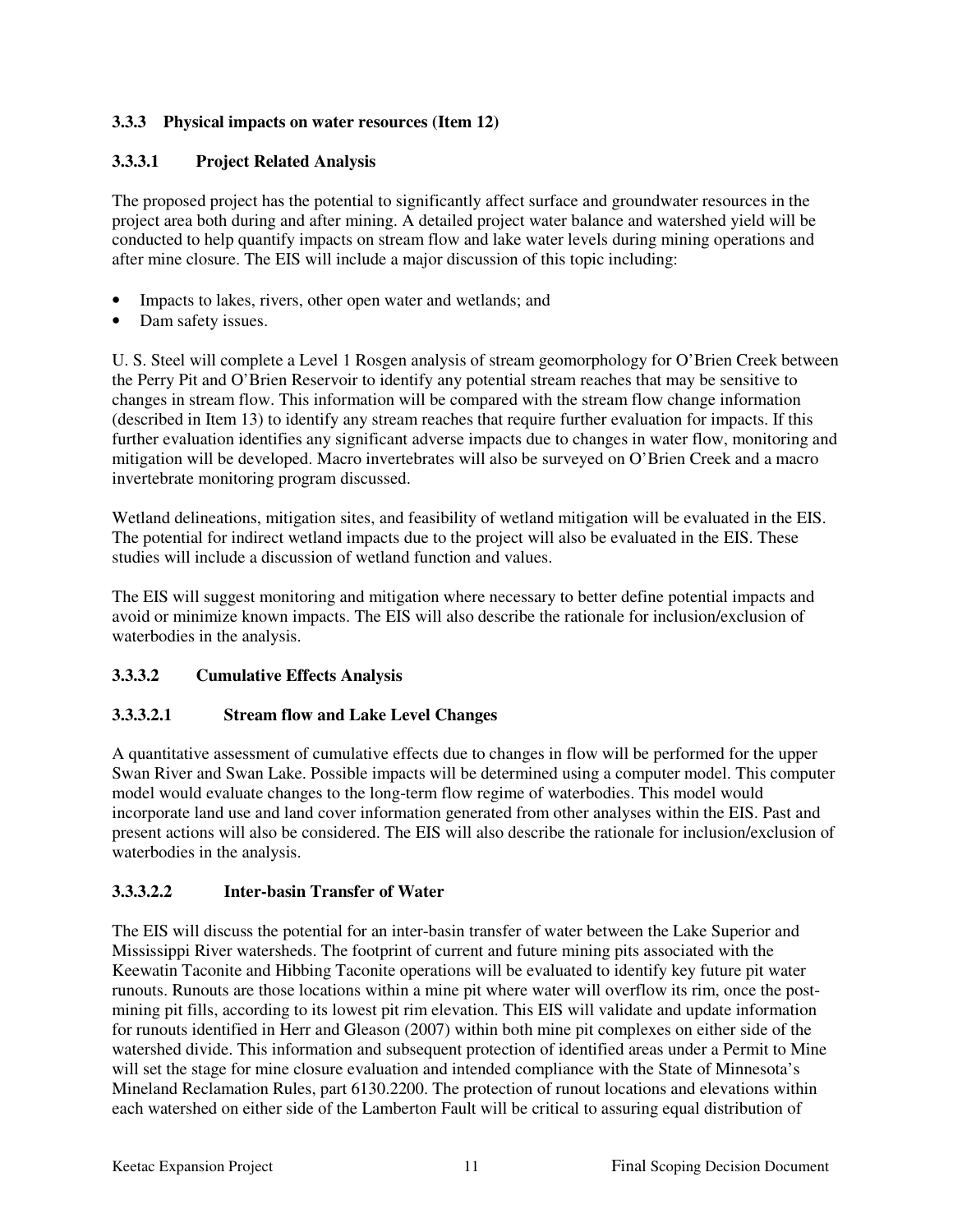flows to both the Lake Superior and Mississippi River watersheds and reduce the likelihood of the interbasin transfer of water. Downstream impacts will not be evaluated because water quantities stemming from this issue are not expected to change due to mitigation. Policies and regulation relating to the interbasin transfer of water will be summarized.

## **3.3.3.2.3 Loss of Wetlands**

A semi-quantitative analysis of cumulative effects on wetlands will be performed. This analysis will be done on a watershed basis. The National Wetlands Inventory along with other considerations will establish the baseline. Wetlands will be mapped. Wetlands impacted from the proposed project will be identified. Losses from other proposed projects with the potential to affect wetland resources in the affected watershed will also be included in the analysis if wetland impact information is available at the time of the analysis. The magnitude of the effects will be evaluated within the context of overall wetland resources within the watershed. Alternative configurations of the project may be evaluated to determine if the projected impacts can be minimized. Unavoidable wetland impacts will be mitigated in accordance with state and federal wetland permitting programs. U. S. Steel will provide a wetland inventory report and functional analysis as well as a wetland hydrology study and mitigation plan. Reports will be reviewed, wetland impacts summarized and mitigation options discussed if warranted including those considered by U. S. Steel.

# **3.3.4 Water Use (Item 13)**

It is not anticipated that groundwater modeling will be necessary or effective to evaluate potential hydrogeologic impacts of the proposed Keetac mining operation on the City of Keewatin municipal water supply wells. Instead, the EIS will discuss a contingency plan and monitoring program to mitigate potential impacts to the municipal wells in the City of Keewatin. The plan will identify mitigation measures that U. S. Steel will agree to implement. Mitigation may include replacing water to ensure the City's water supply pursuant of Minnesota Rules, part 6115.0730.

The EIS will also discuss a monitoring program to track LaRue Pit complex and Perry Pit water levels. If impacts to the City of Nashwauk wells are recorded, monitoring data from the LaRue and Perry pits can help identify a hydrologic connection, if any, between the Perry Pit (which will be dewatered by U. S. Steel), the LaRue Pit and the City of Nashwauk wells. A well interference resolution with the Nashwauk could be explored if an impact occurs which is linked to the proposed project.

U. S. Steel will conduct further mine site hydrologic evaluation to analyze the potential mine dewatering rates required to conduct mining operations in the future. U. S. Steel will evaluate the hydrologic impacts of increasing water volumes to O'Brien Creek due to the proposed project. High and low flows of this creek will also need to be determined. U. S. Steel will prepare a detailed facility water balance to evaluate the anticipated volumes of makeup water necessary for taconite processing operations. This information will provide more accurate accounting of water management and use during the life of the project. This information will be available for use by DNR to conduct evaluations that will be included as part of the EIS.

# **3.3.5 Water Quality: Wastewaters (Item 18)**

# **3.3.5.1 Project-Specific Analysis**

U. S. Steel will conduct a water chemistry balance for processing water and tailings basin operation that will evaluate potential water quality changes to Welcome Creek, Reservoir Two, and the discharge from the tailings basin through the life of the proposed project. The EIS will include a discussion of impaired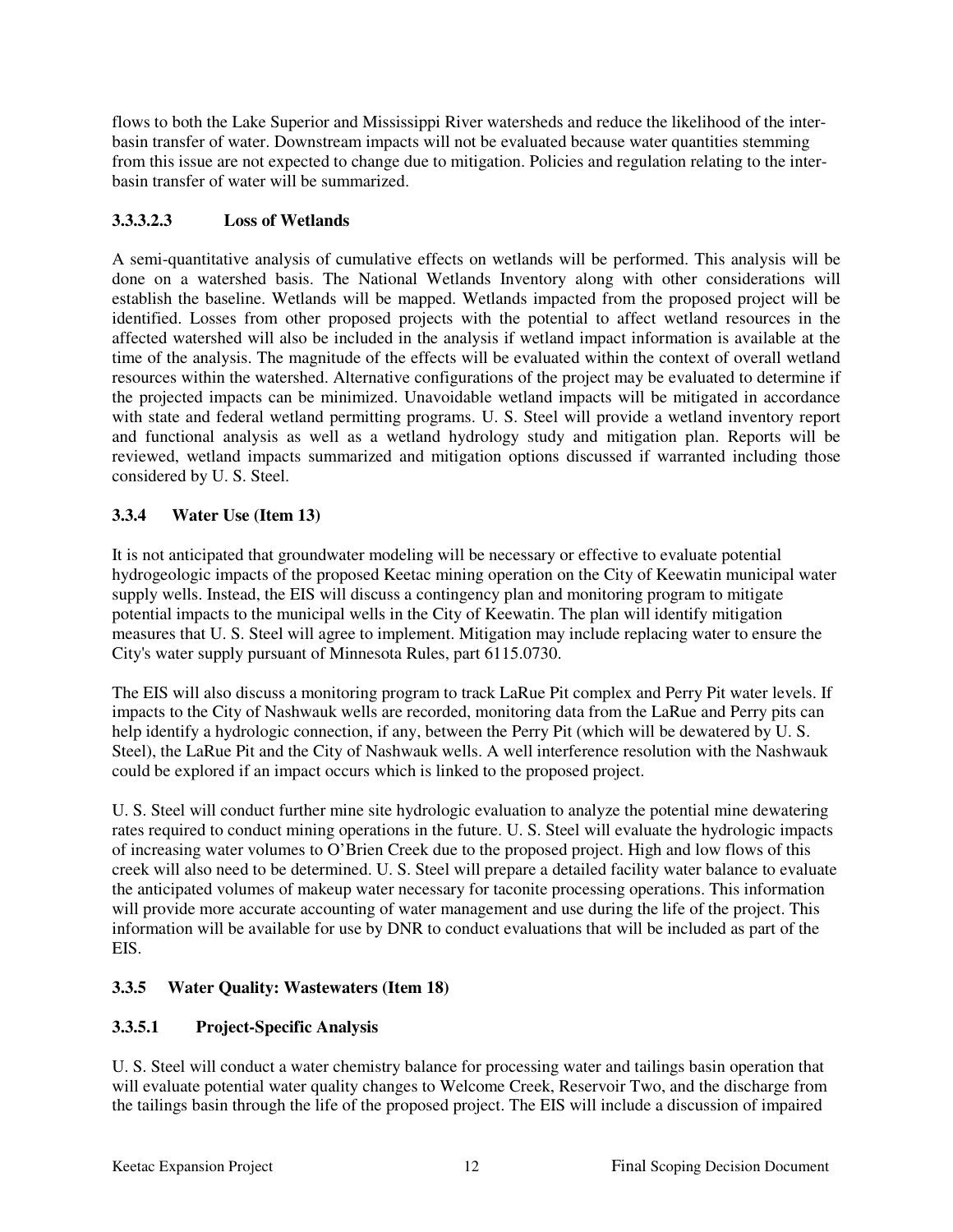waters that may be affected by the project and how the project will affect these parameters, including but not limited to phosphorus. Potential water quality changes due to potential increases in the use of chemicals in facility water treatment and to control kiln slag will be evaluated in the EIS and considered during permitting.

## **3.3.5.2 Cumulative Effects Analysis**

A quantitative assessment of cumulative water quality effects will be performed using a computer model for the Upper Swan River and Swan Lake. A baseline will be established that includes various sources. The model will then be modified to include future actions.

# **3.3.6 Stationary Air Source Emissions (Item 23)**

## **3.3.6.1 Project-Specific Analysis**

The EIS will describe air emission sources, potential control technologies and impacts and opportunities for mitigation. An air emissions inventory will be completed for all air pollutants.

The following studies and analyses will be included:

- A demonstration of the application of BACT for Potential for Significant Deterioration (PSD) pollutants for which the project exceeds the significant emission rates will be done. Based on the current emission inventory, the pollutants for which a BACT analysis will be performed include sulfur dioxide (SO<sub>x</sub>), particulate matter less than 10 and 2.5 micrometers in diameter (PM<sub>10</sub> and PM<sub>2.5</sub>), and carbon monoxide (CO). BACT analysis will not be necessary for Nitrogen oxides  $(NO_x)$  because U. S. Steel currently expects to limit  $NO<sub>x</sub>$  emissions below PSD thresholds.
- Class II increment analyses ("fence line" dispersion modeling) will at a minimum be required for PM<sub>10</sub>. A Class II increment analysis will also be required for any other pollutants exceeding major modification thresholds and modeled significant impact levels. This include  $PM_{2.5}$  for which PSD permit thresholds were promulgated by USEPA on May 16, 2008 and for which MPCA issued guidance on July 18, 2008.
- An additional impacts analysis for impacts of criteria pollutants on soils and vegetation will be conducted;
- Class I Area impacts analysis evaluating potential long-range transport of visibility-impairing pollutants will be conducted. Class I areas are national parks and wilderness areas. For this project, the Class I areas of concern include Voyageurs National Park (VNP), Boundary Waters Canoe Area Wilderness (BWCA), Isle Royale National Park, and Rainbow Lakes Wilderness Area. If adverse effects from the proposed project are identified, mitigation will be discussed.
- Class II NAAQS (National Ambient Air Quality Standards) analysis for CO,  $SO_2$ , NO<sub>X</sub>, PM<sub>10</sub>, PM<sub>2.5</sub> and Pb will be completed for the EIS. In addition, an increment analysis for  $PM_{2.5}$  may be completed pending if regulations become applicable before completion of the EIS. The Class II NAAQS modeling will include existing sources in the area and Minnesota Steel Industries and Excelsior Energy projects thus eliminating the need for a cumulative Class II analysis.
- A MACT compliance study will be completed as necessary.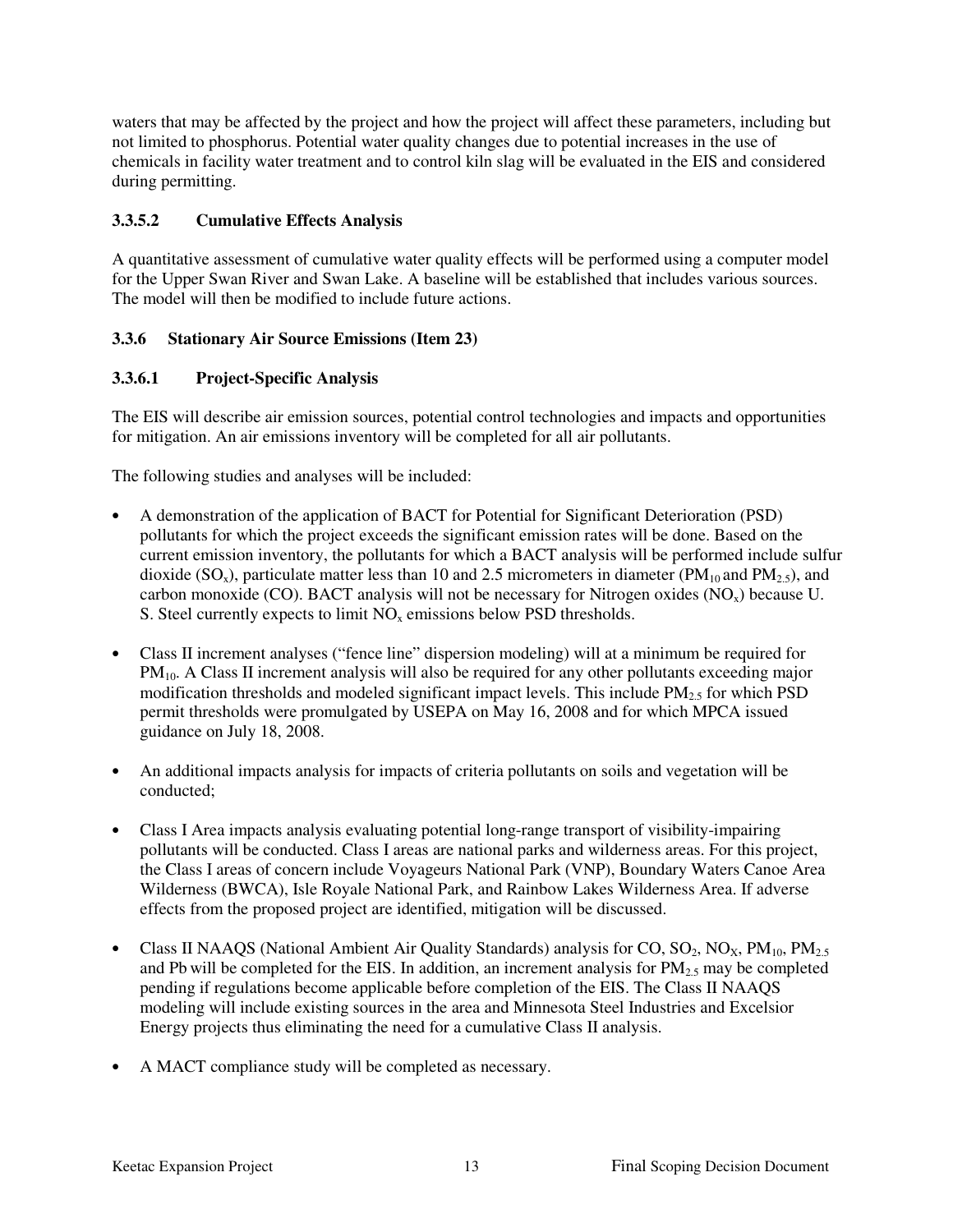- The EIS will show how this proposer will comply with the Total Maximum Daily Load implementation plan. The EIS will show a range of impacts reflecting the range of control efficiencies
- A mercury mass balance and local impact analysis will be completed. A preliminary mercury mass balance has been prepared for this project.
- The EIS will evaluate mitigation of any net increase in modeled visibility impacts resulting from the project. Mitigation of fugitive dust from the project will also be discussed.
- A  $PM<sub>25</sub>$  emission inventory and fugitive dust control plan will be developed and an applicability determination based on the inventory will be completed. Based on preliminary estimates, it is anticipated that the project will trigger PSD and will require application of BACT and modeling to demonstrate compliance with ambient air quality standards.

## **3.3.6.2 Risk Assessment**

The EIS will evaluate the potential risk to human health posed by the proposed project through the preparation of a human health risk assessment. This will be a screening-level multi-pathway human health risk assessment. A detailed list of emissions of chemicals of potential concern will be developed for the assessment using MPCA Air Emissions Risk Analysis (AERA) Guidance and toxicity values and USEPA Human Health Risk Assessment Protocol. The Risk Assessment will consider air emissions and water discharges, which correspond to inhalation and ingestion of toxics. The MPCA will approve the risk assessment protocol. An ecological risk assessment will be completed for cumulative effects only (see section 3.3.6.3.3).

#### **3.3.6.3 Cumulative Effects Analysis**

## **3.3.6.3.1 Class I Areas – Potential Impact to Air Quality (PM10 Air Concentrations and Visibility Impairment) in Class I Areas in Minnesota**

Federally administered Class I areas (e.g., BWCA, VNP) may be impacted as a result of the proposed project. A semi-quantitative assessment will be conducted for the EIS process that is based on monitoring data, emissions inventory data and the potential for actual impacts. A detailed modeling analysis is not needed. The assessment of potential impacts will be completed through statewide  $SO_2$ ,  $NO_x$ , and  $PM_{10}$ emission trend analyses using existing statewide emission inventory data. Regulatory actions and their impacts statewide and nationally will also be considered in the analysis. The assessment will summarize the potential for the projects to contribute to  $PM_{10}$  air concentrations and visibility impairment in the BWCA and the VNP.

## **3.3.6.3.2 Ecosystem Acidification Resulting From Deposition of Air Pollutants**

A semi-quantitative analysis will be conducted updating information from previous EISs and accounting for currently proposed projects in northern Minnesota, including projects on the west end of the Mesabi Iron Range. Detailed modeling does not need to be completed for this element because it has already been done.

Background information on acid deposition in Minnesota will be summarized, including the long-range transport of pollution and out-of-state source contributions, and findings from state-funded studies and the study conclusions. Findings from the deposition trend analysis and emissions trend analysis conducted for the Minnesota Steel and PolyMet Mining EISs will be summarized. Updated information on sulfate deposition in Minnesota will be provided, and a qualitative assessment conducted as to whether the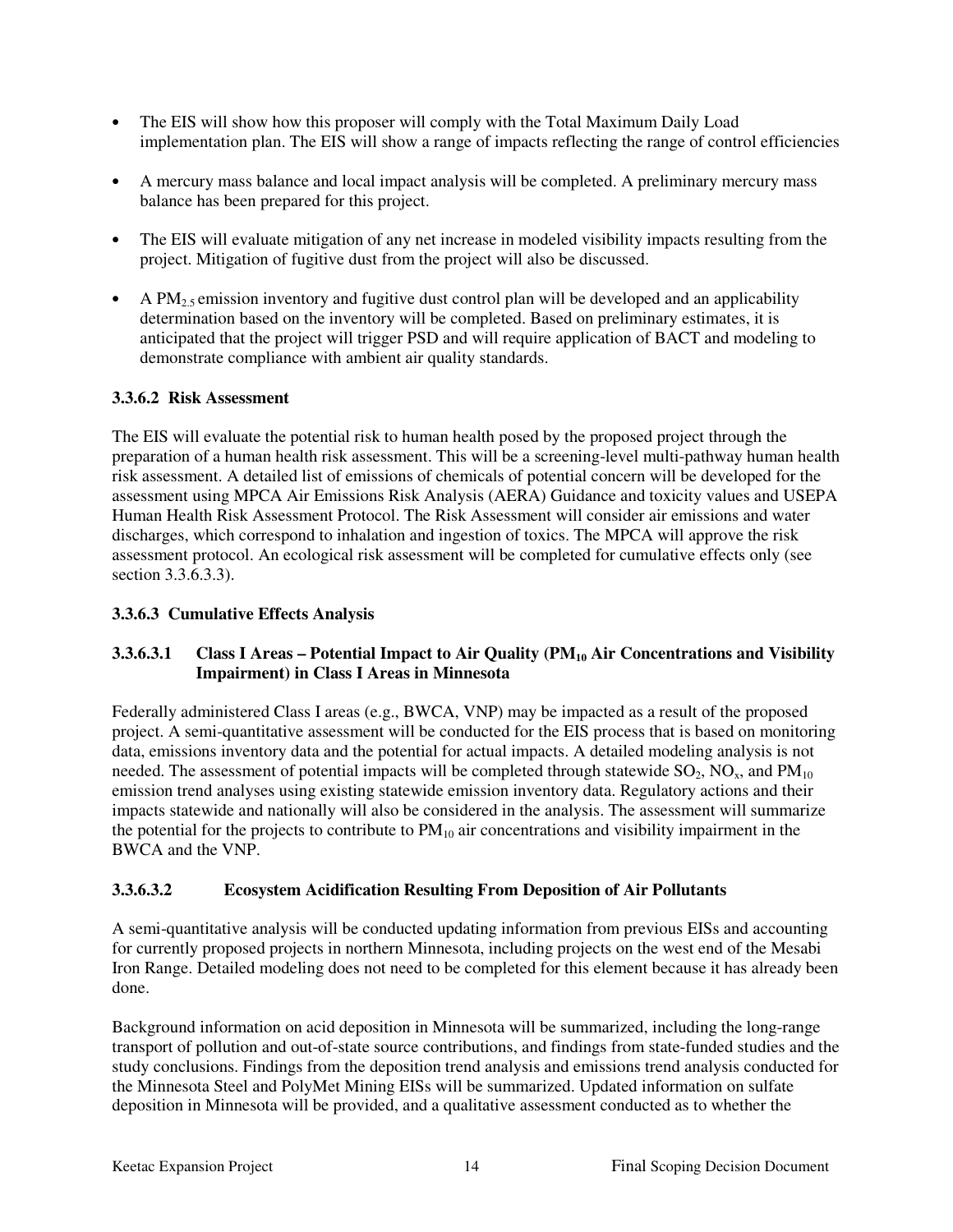additional projects would affect the previous findings and whether the projects would exceed the statewide emission cap and the deposition standard.

Additionally, the potential for cumulative effects from the proposed projects will be based on the potential increases/decreases in sulfate and nitrate deposition to Minnesota ecosystems from reasonably foreseeable voluntary and/or regulatory actions. The specific voluntary and regulatory actions to be included in the analysis will be discussed with the Minnesota state agencies and documented in a scope of work.

Results will be summarized in a report to be submitted to the MPCA and the EIS contractor. Description of air emissions control technologies is expected to be a significant section of the report. The results will be verified by the MPCA (this may be delegated to the EIS contractor).

# **3.3.6.3.3 Cumulative Effects on Human and Ecological Health**

The inhalation portion of the screening-level, multi-pathway human health risk analysis for the proposed project will be supplemented with a cumulative effects analysis for potential receptors at the Keetac facility's property boundary. This analysis will include results from computer models and monitoring data to estimate potential cumulative human health risks.

U. S. Steel will develop a work plan for the human health cumulative risk analysis in conjunction with the DNR, MPCA, and the Minnesota Department of Health (MDH). A report will be submitted to the agencies and the results summarized in the EIS.

The cumulative ecological risk assessment will focus on potential changes to water quality in Swan Lake resulting from the proposed project and the Minnesota Steel Industries, LLC project. For each project, contributions of pollutants to Swan Lake in tailings basin discharges and deposition related to air emissions will be estimated. As part of the environmental review and permitting process for both the Expansion project and the Minnesota Steel Industries project, tailings basin discharge chemistry and volume are estimated. This information will be used to estimate the concentration of pollutants reaching Swan Lake via Hay Creek and O'Brien Creek, respectively. With regard to deposition of air emissions from each project, the respective human health risk analyses provide estimates of deposition to Swan Lake and the incremental concentration in Swan Lake. The incremental concentration of each air pollutant deposited to Swan Lake from each project can then be summed. Overall, the estimated contribution of a pollutant from tailings basin discharge and atmospheric deposition can be summed to provide an estimate of potential cumulative incremental concentration.

The potential incremental changes in Swan Lake water chemistry associated with the estimated pollutant contributions from the two projects will then be assessed. The potential change in water quality will be evaluated by comparing estimated chemical concentrations to respective available water quality standards and ecological benchmark concentrations.

U. S. Steel will develop an ecological risk assessment work plan in conjunction with the DNR. The consultant to be selected by the DNR will conduct the cumulative ecological risk assessment. The ecological risk assessment report will be summarized in the EIS.

# **3.4 Economic and Social Impacts**

U. S. Steel will acquire information and analyze possible general social and economic impacts of the proposed project in the EIS. This will include the direct and indirect effects on local economic development, tax base and demand for public services. The DNR and USACE will review this analysis.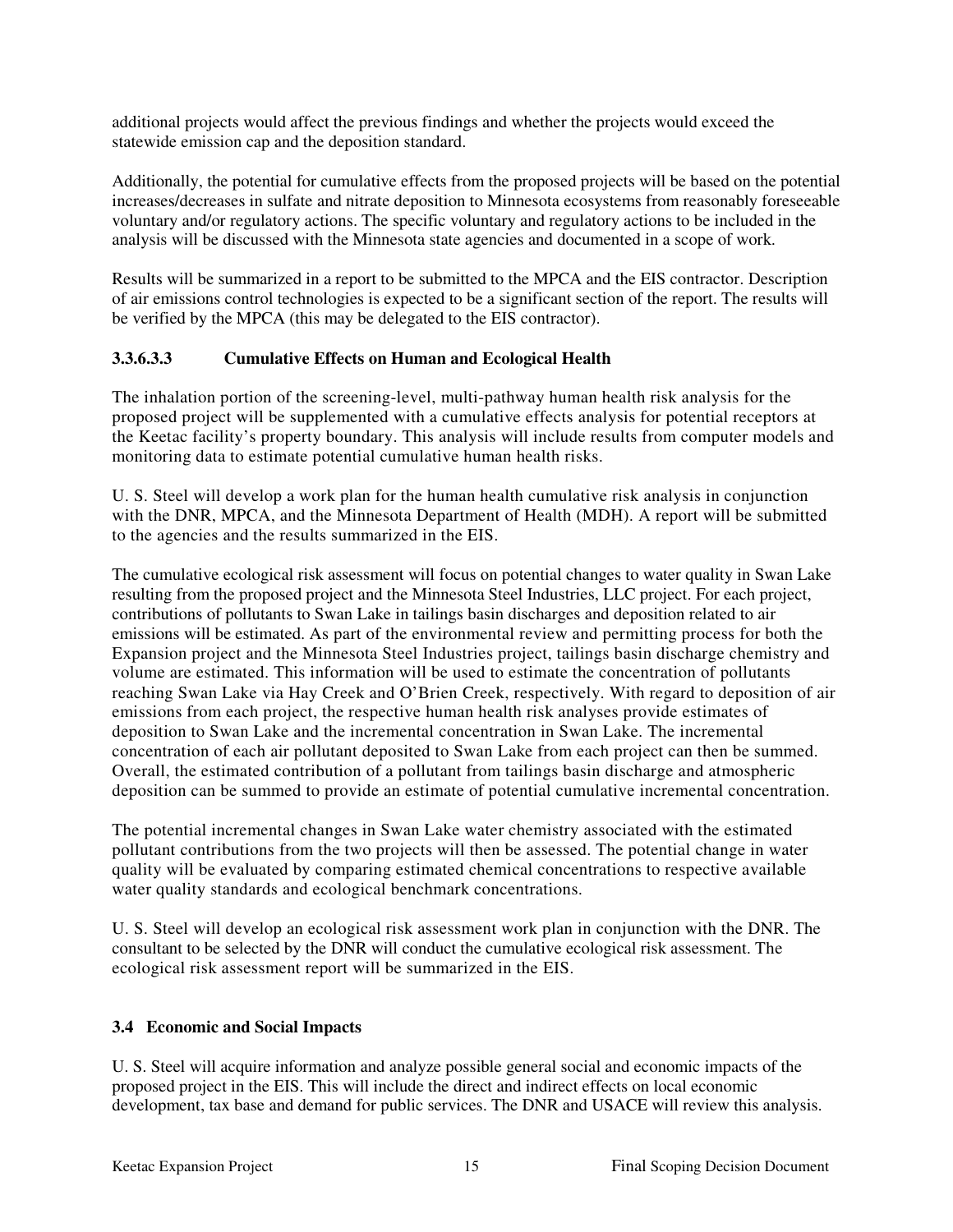## **4.0 IDENTIFICATION OF PHASED OR CONNECTED ACTIONS**

There are no known connected or phased actions associated with this project as defined in Minnesota Rules, part 4410.0200, subpart 9, item B.

# **5.0 EIS SCHEDULE (TENTATIVE)**

| Date                      | Action                                                       |
|---------------------------|--------------------------------------------------------------|
| September – October, 2008 | Scoping EAW comment period (includes public meeting)         |
| October, 2008             | <b>Final Scoping Decision Document</b>                       |
| November, 2008            | EIS preparation notice published                             |
| April – May, 2009         | Draft EIS issued for public review (includes public meeting) |
| July, 2009                | Final EIS issued                                             |
| <b>August, 2009</b>       | RGU renders EIS adequacy determination                       |

# **6.0 SPECIAL STUDIES OR RESEARCH**

**Lynx Survey**—U. S. Steel will provide a report on Canada lynx habitat in the project area and the potential for lynx in the area. This report will summarize existing information and include results from a lynx survey with field tracking and scat analysis.

**Cultural Resource Survey**—U. S. Steel, under SHPO and USACE oversight, will complete a Phase I archaeological survey in the project area, and the results will be summarized in the EIS. The survey will include a review of documented and undocumented historical landforms and buildings within the project's area of potential effect.

**Project Water Balance and Watershed Yield Model**—U. S. Steel will provide a process water balance that will describe the major consumptive uses of water and the net appropriation required for project operation.

**Dissolved Solids Balance and Chemical Mass Balance**—U. S. Steel will provide the results of an agency-approved model of dissolved solids accumulation in process water and tailings basin runoff for use in the EIS. It will estimate concentrations of highly soluble ions including calcium, sodium, magnesium, SO4, and chlorine, as well as total dissolved solids. Concentrations of flotation chemical reagents will also be estimated.

**Wetland Inventory Report with Functional Analysis**—U. S. Steel will provide a report describing wetlands affected by the project for use in the EIS. It will include general statistics on wetland type and quality and individual data sheets for wetlands giving general assessments of functions and values using the Minnesota Routine Assessment Methodology (MnRAM) for Evaluating Wetland Functions format.

**Indirect Wetland Effects**—U. S. Steel will provide a report describing potential indirect effects to wetlands resulting from potential effects to mining activities and to waterbodies hydrologically connected to wetlands.